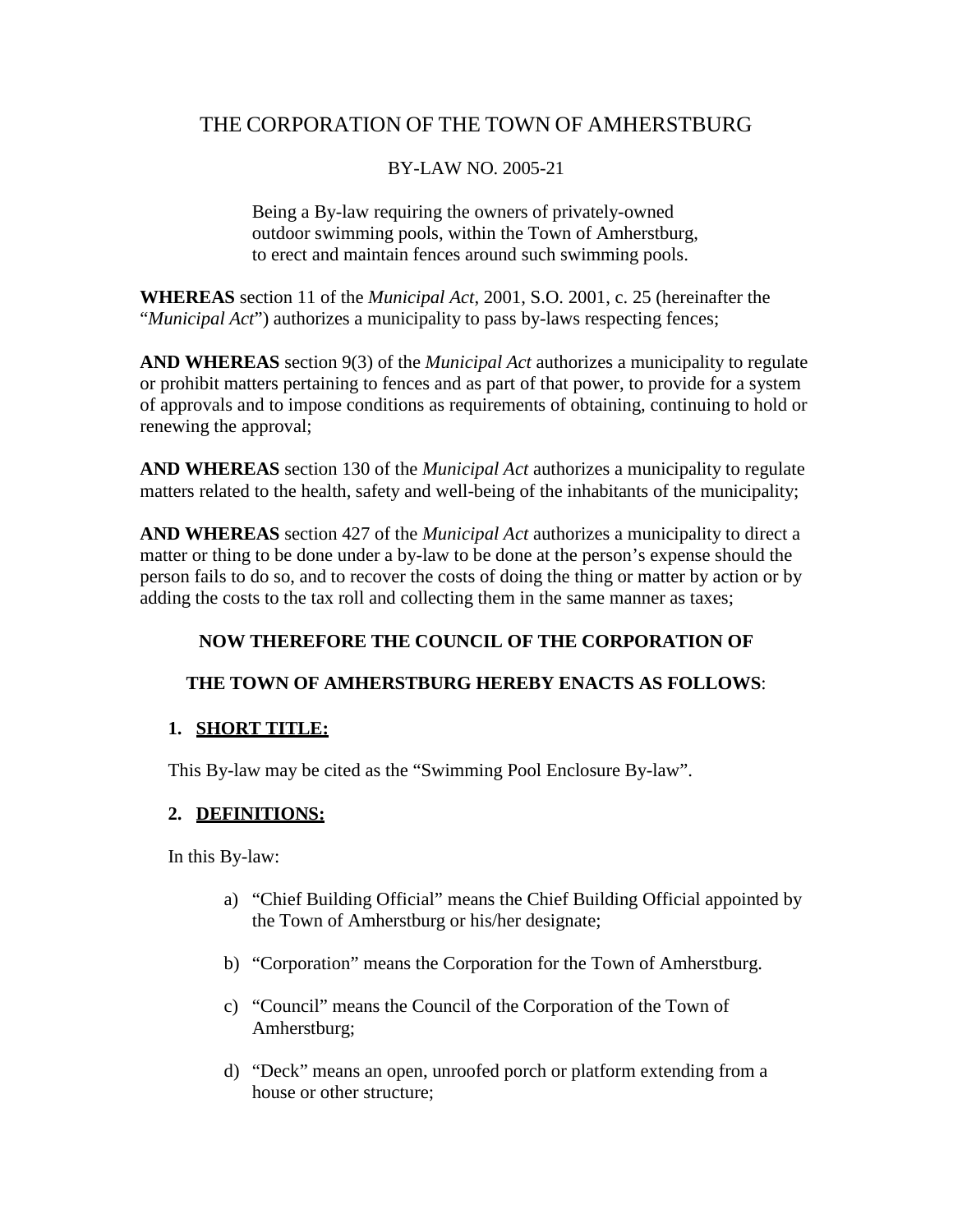- e) "Effective Ground Level" means, for any point at a particular location, the highest level of the ground within a four metre radius measured horizontally from the point. For the purposes of this definition a floor or pool deck may be considered as the ground.
- f) "Fence" means any barrier or barricade, constructed of chain link metal or of wood, stone, metal or material having an equivalent degree of strength, that is used to enclose and/or define property boundaries and/or to enclose a swimming pool, and includes any gate or entrance attached to and forming part of a fence, but does not include a wall;
- g) "Gate" or "Entrance" means any part of a fence or wall through which access may be gained to a swimming pool area, and includes a swinging or sliding barrier used to fill or close an access, and also includes a door;
- h) "Hydro Massage Pool" includes those pools commonly referred to as a "hot tub", "whirl pool", "jacuzzi" or "spa";
- i) "Maintain" means to carry out repairs of any part or parts of a swimming pool fence so that it can properly perform the intended function, and so that such fence is in accordance with this By-law;
- j) "Owner" means the registered owner of the lands or premises, and includes a lessee or tenant, firm, corporation, club or incorporated society;
- k) "Person" means an individual, business, firm or corporation, association or partnership.
- l) "Premises" means a lot under registered ownership and includes all buildings and structures thereon;
- m) Private Property" means those buildings, structures, lands and premises within the Town of Amherstburg that are not owned or occupied by the Town;
- n) "Privately-owned" means owned by a person other than a public or government body, agency or authority;
- o) "Property" means a parcel of land having specific boundaries which is capable of legal transfer;
- p) "Public Property" means property, land, or buildings owned by the Town of Amherstburg, or by the Provincial or Federal government(s);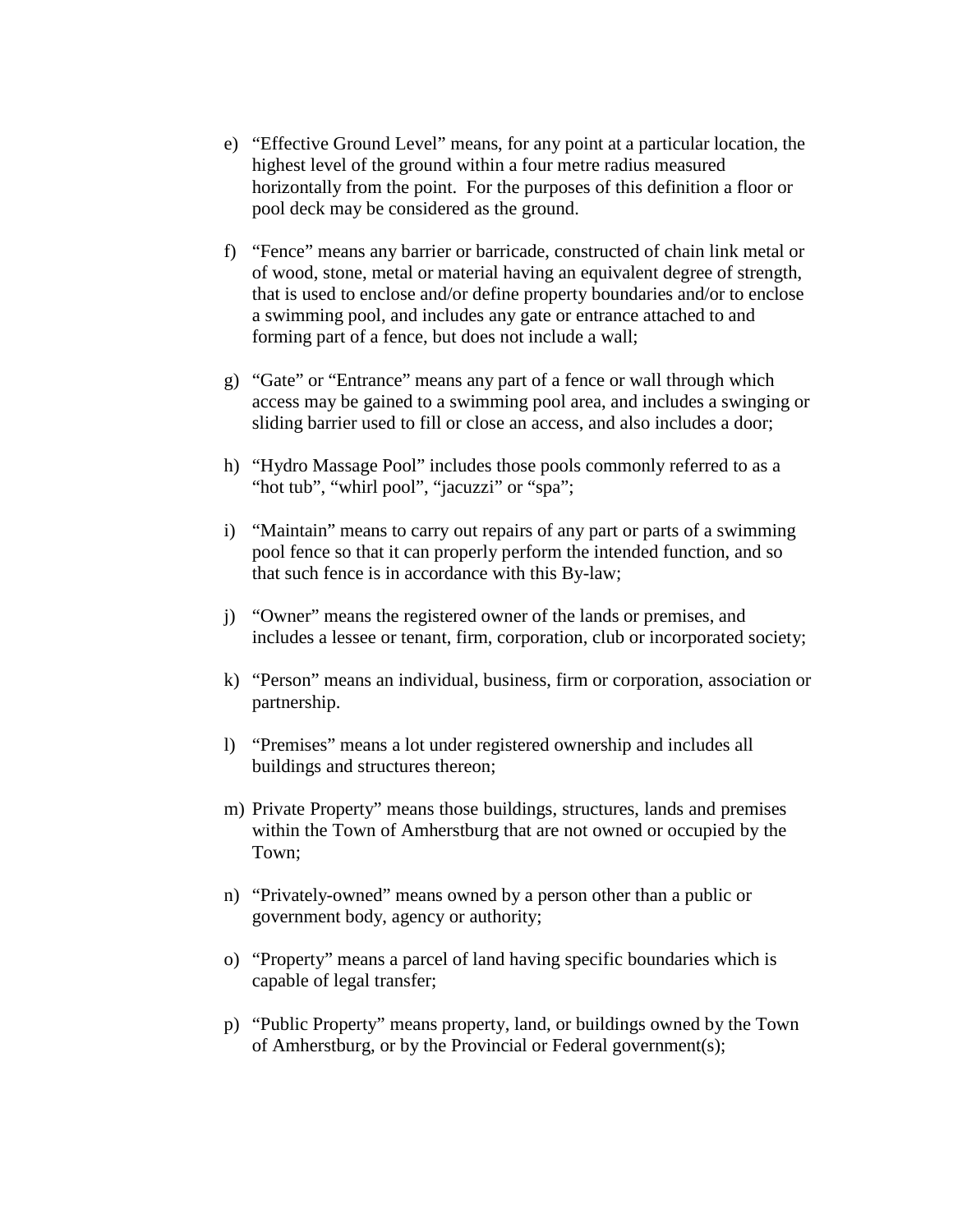- q) "Self-closing Device" means a mechanical device or spring which returns a swimming pool fence gate to its closed position within thirty (30) seconds after it has been opened;
- r) "Self-latching Device" means a mechanical device or latch which is engaged each time the swimming pool fence gate is secured to its closed position, and which will not allow the swimming pool fence gate to be reopened by pushing or pulling, and which will ensure the swimming pool fence gate remains closed until unlatched by either lifting or turning the device itself directly or by a key;
- s) "Swimming Pool", for the purposes of this By-law, means any body of water located outdoors on privately-owned property, maintained or used, or which may be used, for swimming, wading or bathing:
	- i) which has a depth of more than sixty (60) centimetres at any point; and
	- ii) which has a surface area of more than one (1) square metre; and
	- iii) which is not completely inside of a building; and
	- iv) which is not owned by government or a local board or commission constituted under any statute or by-law; and
	- v) which is not a pond or reservoir to be utilized for farming purposes; and
	- vi) includes an above ground swimming pool, but does not include a portable wading pool which is less than sixty (60) centimetres in depth and is intended to be emptied on a daily or more frequent basis; but
	- vii) excludes hydro massage pools, given that such pool is equipped with a lockable cover; and
	- viii) excludes a wading water not in excess of sixty (60) centimetres in depth; and
	- ix) which includes portable inflatable pools, portable plastic pools and pools which are designed to be disassembled and removed in the fall, spring and winter months
- t) "Swimming Pool Enclosure" means a fence or wall or any combination thereof, including any doors or gates, surrounding a privately-owned outdoor swimming pool and restricting access thereto;
- u) "Temporary Fencing" means a device that is intended to temporarily perform the functions of a fence, and is subject to the approval of the Chief Building Official;
- v) "Town" means the Corporation of the Town of Amherstburg;
- w) "Wall" means the exterior surface of one or more sides of a building or structure that is firmly secured to the ground, which surface encompasses, either in whole or in part, the swimming pool area, and includes part of a wall;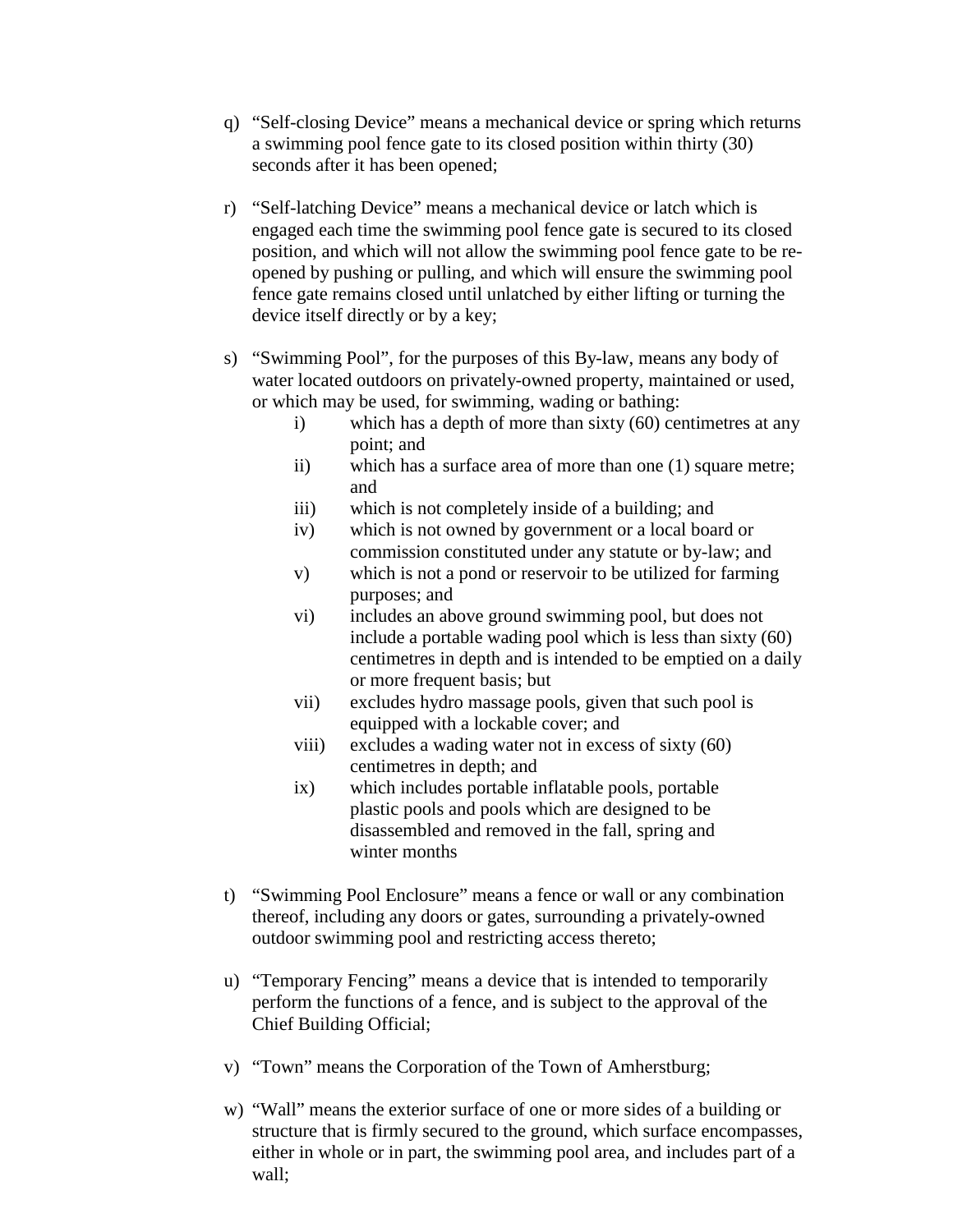#### **3. GENERAL PROVISIONS:**

- a) No person shall construct or erect or cause to be constructed or erected a swimming pool, in-ground or above, without first obtaining a building permit from the Chief Building Official;
- b) No person shall construct or erect or cause to be constructed or erected a swimming pool, in-ground or above, without first obtaining a swimming pool enclosure permit from the Chief Building Official;
- c) No person shall connect any drain or water supply directly to a swimming pool without first obtaining a Building Permit from the Chief Building Official;
- d) No person shall place water in or allow water to remain in any swimming pool or swimming pool excavation until such time as fences and gates in accordance with the requirements of this By-law have been installed around such pool or excavation.
- e) No person shall construct or cause to be constructed a swimming pool which is not completely enclosed by a swimming pool fence, in accordance with this By-law.
- f) No person shall fail to enclose a swimming pool with temporary fencing during construction of such swimming pool.
- g) No person shall construct or cause to be constructed a swimming pool with a swimming pool fence that does not comply with this By-law.
- h) No person shall fail to equip a swimming pool fence with single gate access with a self-closing device and a self-latching device.
- i) No person shall construct or maintain a swimming pool fence gate with an outside opening self-latching device less than one hundred and twenty-two (122) centimeters above ground level.
- j) No person shall place or store materials against the outside of a swimming pool fence.
- k) No person shall fail to maintain or replace a swimming pool fence in accordance with this By-law.
- l) Except for portable inflatable pools, portable plastic pools and pools which are designed to be disassembled and removed in the fall, spring and winter months when not in regular use, no person shall construct or erect or cause to be constructed or erected a swimming pool, in-ground or above, without first obtaining a swimming pool enclosure permit from the Chief Building Official;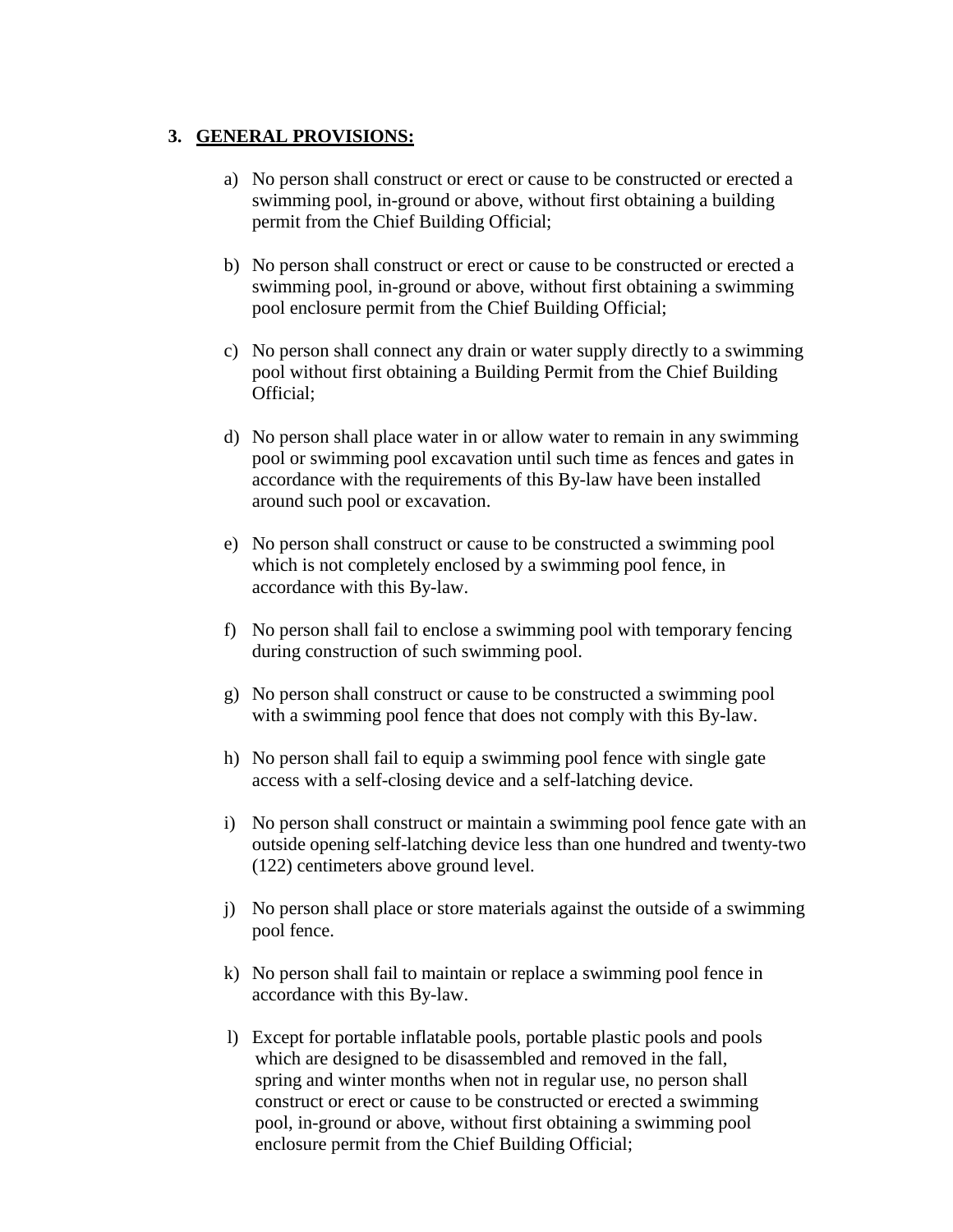m) No person shall construct or erect or cause to be constructed or erected a portable inflatable pool, portable plastic pool and pool which is designed to be disassembled and removed in the fall, spring and winter months or when not in regular use without a pool enclosure in accordance with this bylaw.

### **4. SWIMMING POOL FENCE REGULATIONS:**

No person shall construct or maintain a privately-owned outdoor swimming pool within the limits of the Town of Amherstburg, unless such pool or the land or part of the land on which such a pool is located is effectively fenced and/or enclosed in accordance with the following provisions:

- a) Every fence shall be not less than 1.22 metres in height measured from the top of the fence to effective ground level;
- b) Every fence shall be so constructed that it cannot be used in a manner similar to that of a ladder;
- c) A dwelling house, building, or accessory building may be utilized to effectively enclose a swimming pool;
- d) Every fence shall be so constructed so as to have as the means of entry by gates or doors, and:
	- i) all gates or doors shall be equipped with a self-closing device and a self-latching device on the pool side at the top of the gate with the intention that all gates or doors will remain securely closed when not in use;
	- ii) Each gate must be equipped with a lock and each gate must remain locked when the swimming pool is not in use;
	- iii) Section  $4(d)(i)$  shall not apply to the door of any dwelling house that forms part of the swimming pool enclosure.
- e) The use of barbed wire in any manner, or any device for projecting any electric current, in any connection with or through any such perimeter fence is prohibited;
- f) Sundecks or walkways may be utilized to effectively enclose any pool providing that they are constructed in such a manner as to prevent climbing and must be 1.22 metres in height;
- g) The enclosing must be constructed a minimum of 1.22 metres horizontal distance from any outside structure such as a tree, air conditioning unit, pool filtration equipment, steps, window sills, etc., which might afford a means which would allow the enclosure to be climbed or scaled from the outside;
- h) An enclosure is to be increased to a height of 1.83 metres for a distance of 3 feet on each side of any structure which could constitute a climbing hazard;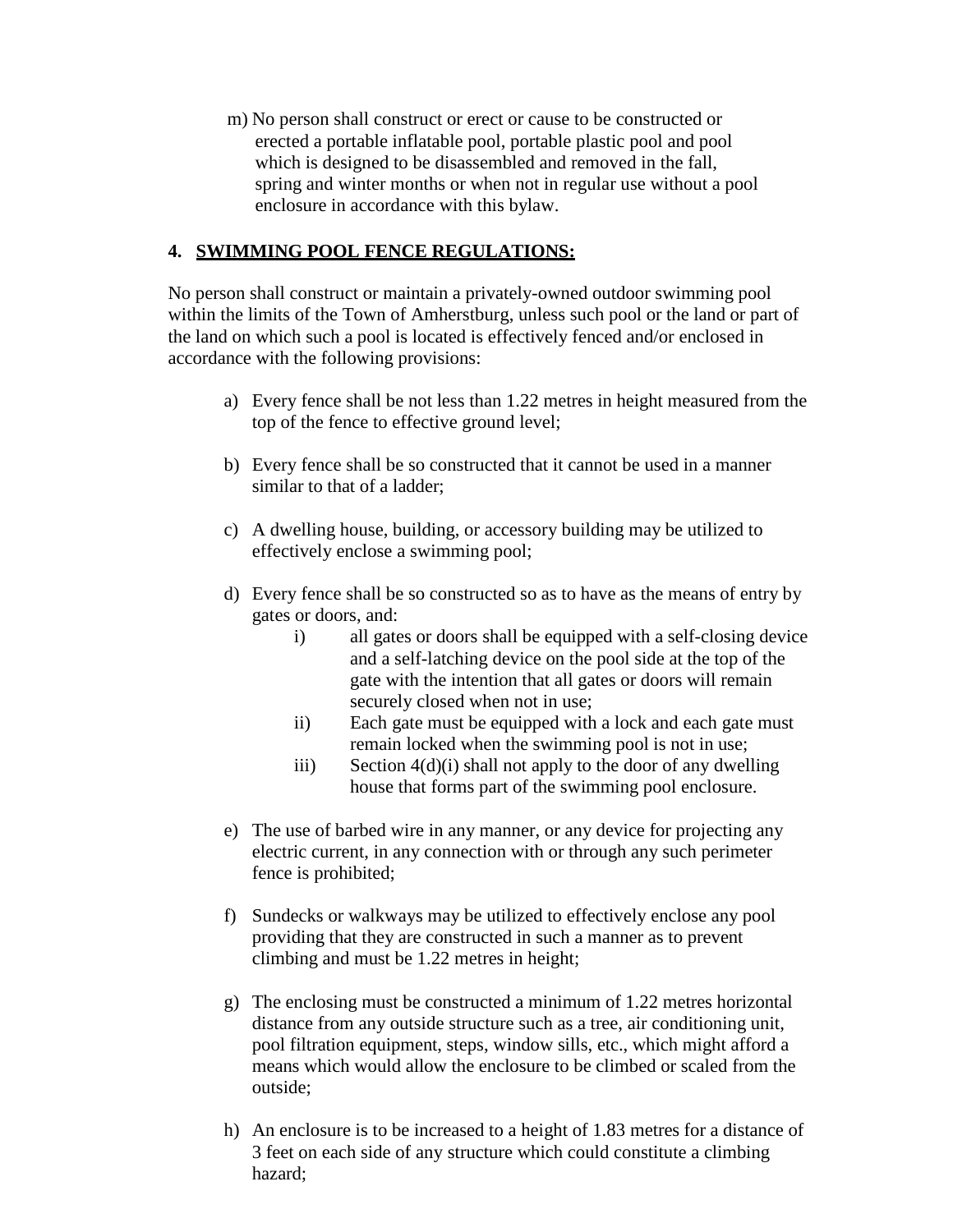i) No person shall construct or maintain a double swimming pool fence gate access without one of the two gates having a self-closing device and a self-latching device. The gate of this double gate access without a selfclosing device and a self-latching device must have a device permanently affixed to the ground, or other non-movable object, that prevents access through this gate without lifting or removing this device and then releasing the latch;

### **5. ABOVE-GROUND SWIMMING POOLS:**

- a) For the purposes of this By-law, above-ground privately-owned outdoor swimming pools are considered to require the same enclosures around the entire pool as those for in-ground pools, with the exception that:
	- i) A separate enclosure is not required for above-ground pools which have, as an integral part of their construction, sides which are a minimum of 1.22 metres high measured from effective ground level. Such pool sides are to be constructed in a manner which prevents climbing, and the use of horizontal members which could be used in a manner similar to that of a ladder are prohibited. All equipment such as pool filters and equipment are to be located in a manner which will prevent the use of such equipment in the climbing or scaling of the pool wall. A minimum clear distance of 1 (one) metre will be maintained between any equipment, landscaping, steps, window sills, etc., which might afford a means which would allow the wall to be climbed or scaled;
	- ii) Where pool sides are utilized as an effective enclosure, the access ladder to the pool shall be enclosed in the same manner as that prescribed for in-ground pools and shall be fitted with a self-closing lockable gate. Removable ladders and such devices are acceptable provided they are removed and locked when the pool is not in use. All such enclosures and devices are to be approved by the Chief Building Official;
	- iii) If an above-ground swimming pool has, as an integral part of its construction, a deck which is level with the top of the pool there shall be a fence around the swimming pool area which is at least 914 (nine hundred and fourteen) mm. higher than the deck and at least 914 (nine hundred and fourteen) mm. from the nearest wall of the pool provided that the top of such fence, when measured from ground level, shall not be less than 1.52 metres. Such construction shall be performed in a manner 1.20 metre from any object which may allow for the enclosure to be climbed or scaled from the outside.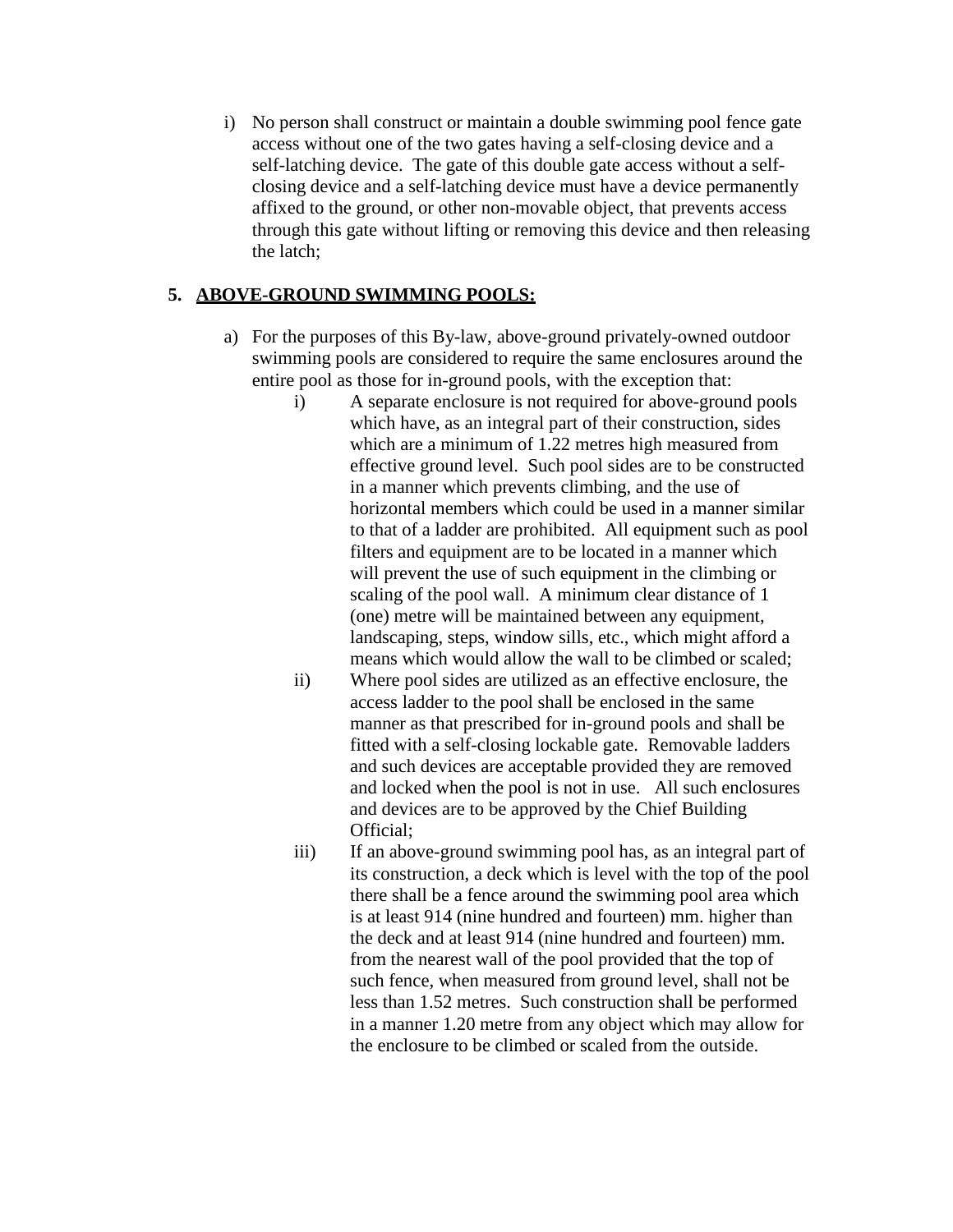b) No fence shall be required where there is no deck abutting an aboveground swimming pool and the top of the outside wall of such swimming pool is at least 1.22 metres above the level of the ground abutting the wall and which vertical sides are constructed so as not to facilitate climbing, provided access points are fenced in accordance with this By-law and the outside enclosure is equivalent to the standards for fences in this By-law.

# **6. ADMINISTRATION:**

- a) This By-law shall be administered by the Chief Building Official.
- b) The Chief Building Official shall have the right to enter onto any property containing a privately-owned outdoor swimming pool during reasonable hours for the purpose of inspecting the pool fence enclosure.
- c) Where:
	- i) the owner of the land upon which a privately-owned swimming pool is constructed, used or maintained, has not constructed or maintained a fence according to the terms of this By-law; and
	- ii) the owner has been given twenty-four (24) hours notice in writing by personal service or five (5) days notice by registered mail of the default in compliance with the terms of this By-law;

The Chief Building Official may, at the expense of the landowner, undertake such work as is required to remedy the default.

- d) The Town may recover the expenses incurred pursuant to section 4(c) of this By-law by action or in like manner as municipal taxes.
- e) The provisions of this By-law shall apply to all privately-owned swimming pools, regardless of the date of construction of such privatelyowned swimming pool.

# **7. PENALTIES:**

- a) Every person who contravenes any provisions of this By-law is guilty of an offence and on conviction shall be liable to a fine as provided for in the *Provincial Offences Act*.
- b) Set fines may be established for certain offences contained in this By-law. Set fines shall be established pursuant to the Provincial Offences Act and shall become effective upon the approval of same by the Senior Judge of the Ontario Court of Justice, Provincial Division.